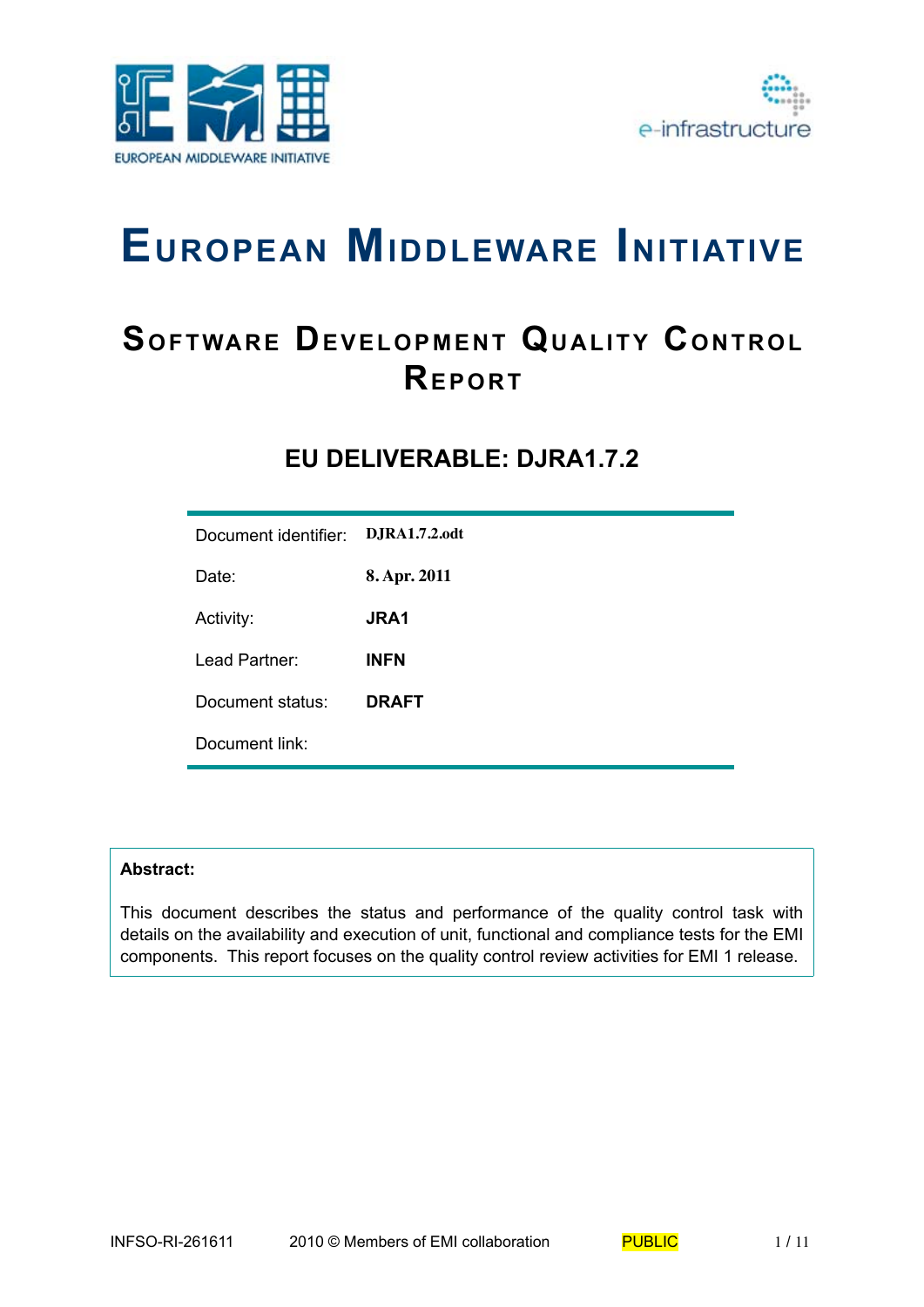



#### **Copyright notice:**

Copyright © Members of the EMI Collaboration, 2010.

See www.eu-emi.eu for details on the copyright holders.

EMI ("European Middleware Initiative") is a project co-funded by the European Commission as an Integrated Infrastructure Initiative within the 7th Framework Programme. EMI began in May 2010 and will run for 36 months.

For more information on EMI, its partners and contributors please see www.eu-emi.eu

You are permitted to copy and distribute, for non-profit purposes, verbatim copies of this document containing this copyright notice. This includes the right to copy this document in whole or in part, but without modification, into other documents if you attach the following reference to the copied elements: "Copyright © Members of the EMI Collaboration 2010. See www.eu-emi.eu for details".

Using this document in a way and/or for purposes not foreseen in the paragraph above requires the prior written permission of the copyright holders.

The information contained in this document represents the views of the copyright holders as of the date such views are published.

THE INFORMATION CONTAINED IN THIS DOCUMENT IS PROVIDED BY THE COPYRIGHT HOLDERS "AS IS" AND ANY EXPRESS OR IMPLIED WARRANTIES, INCLUDING, BUT NOT LIMITED TO, THE IMPLIED WARRANTIES OF MERCHANTABILITY AND FITNESS FOR A PARTICULAR PURPOSE ARE DISCLAIMED. IN NO EVENT SHALL THE MEMBERS OF THE EGI\_DS COLLABORATION, INCLUDING THE COPYRIGHT HOLDERS, OR THE EUROPEAN COMMISSION BE LIABLE FOR ANY DIRECT, INDIRECT, INCIDENTAL, SPECIAL, EXEMPLARY, OR CONSEQUENTIAL DAMAGES (INCLUDING, BUT NOT LIMITED TO, PROCUREMENT OF SUBSTITUTE GOODS OR SERVICES; LOSS OF USE, DATA, OR PROFITS; OR BUSINESS INTERRUPTION) HOWEVER CAUSED AND ON ANY THEORY OF LIABILITY, WHETHER IN CONTRACT, STRICT LIABILITY, OR TORT (INCLUDING NEGLIGENCE OR OTHERWISE) ARISING IN ANY WAY OUT OF THE USE OF THE INFORMATION CONTAINED IN THIS DOCUMENT, EVEN IF ADVISED OF THE POSSIBILITY OF SUCH DAMAGE.

#### **Delivery Slip**

|                    | <b>Name</b>     | Partner /<br><b>Activity</b> | <b>Date</b> | <b>Signature</b> |
|--------------------|-----------------|------------------------------|-------------|------------------|
| <b>From</b>        | Andrea Ceccanti | <b>INFN/JRA1</b>             |             |                  |
| <b>Reviewed by</b> |                 |                              |             |                  |
| <b>Approved by</b> |                 |                              |             |                  |

#### **Document Log**

| <b>Issue</b> | Date     | <b>Comment</b> | <b>Author / Partner</b> |
|--------------|----------|----------------|-------------------------|
|              | 08/04/11 | Draft TOC      | Andrea / INFN           |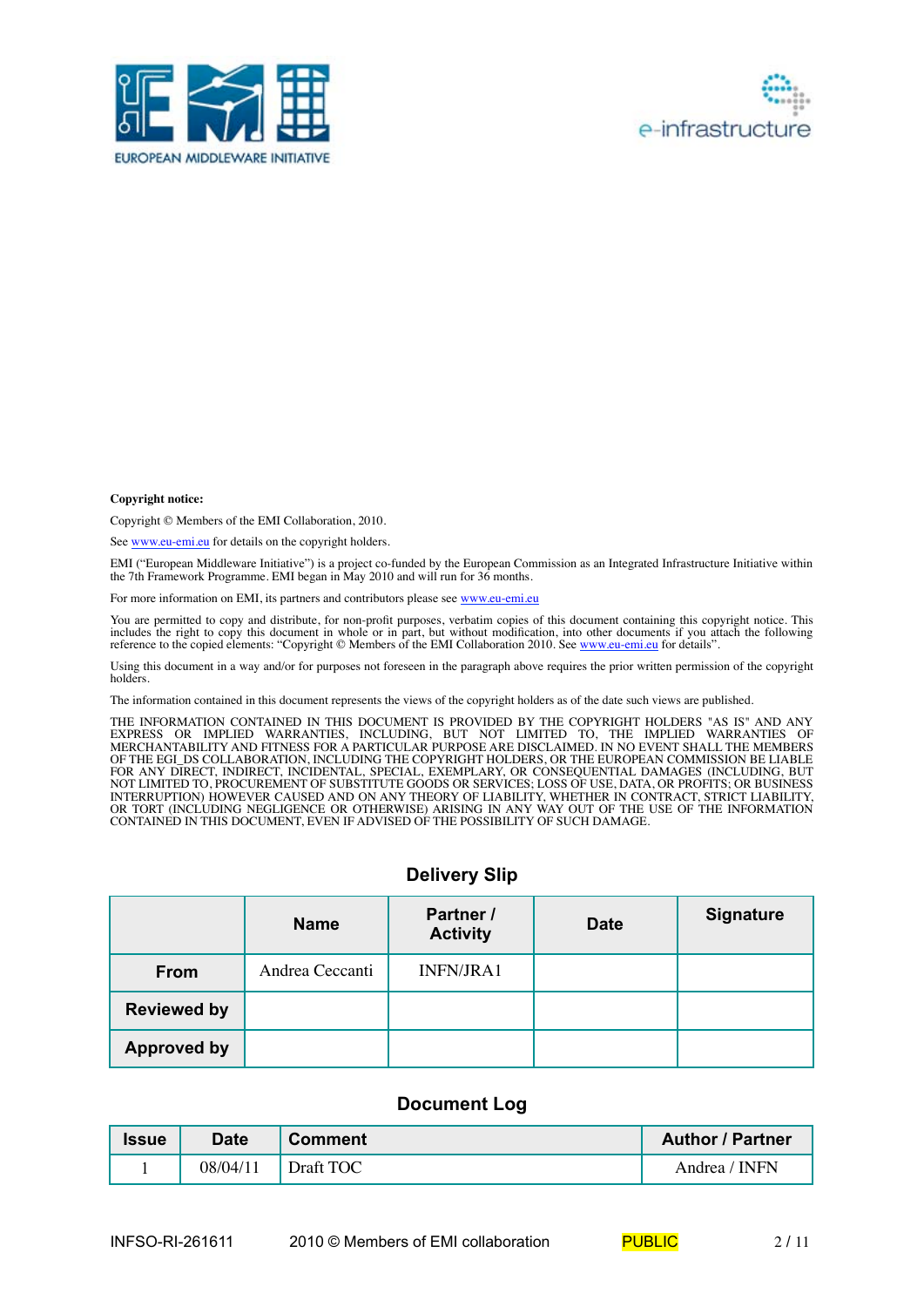



## **Document Change Record**

| <b>Issue</b> | Item | <b>Reason for Change</b> |
|--------------|------|--------------------------|
|              |      |                          |
| 2            |      |                          |
| 3            |      |                          |
|              |      |                          |
|              |      |                          |
|              |      |                          |
|              |      |                          |
|              |      |                          |
|              |      |                          |